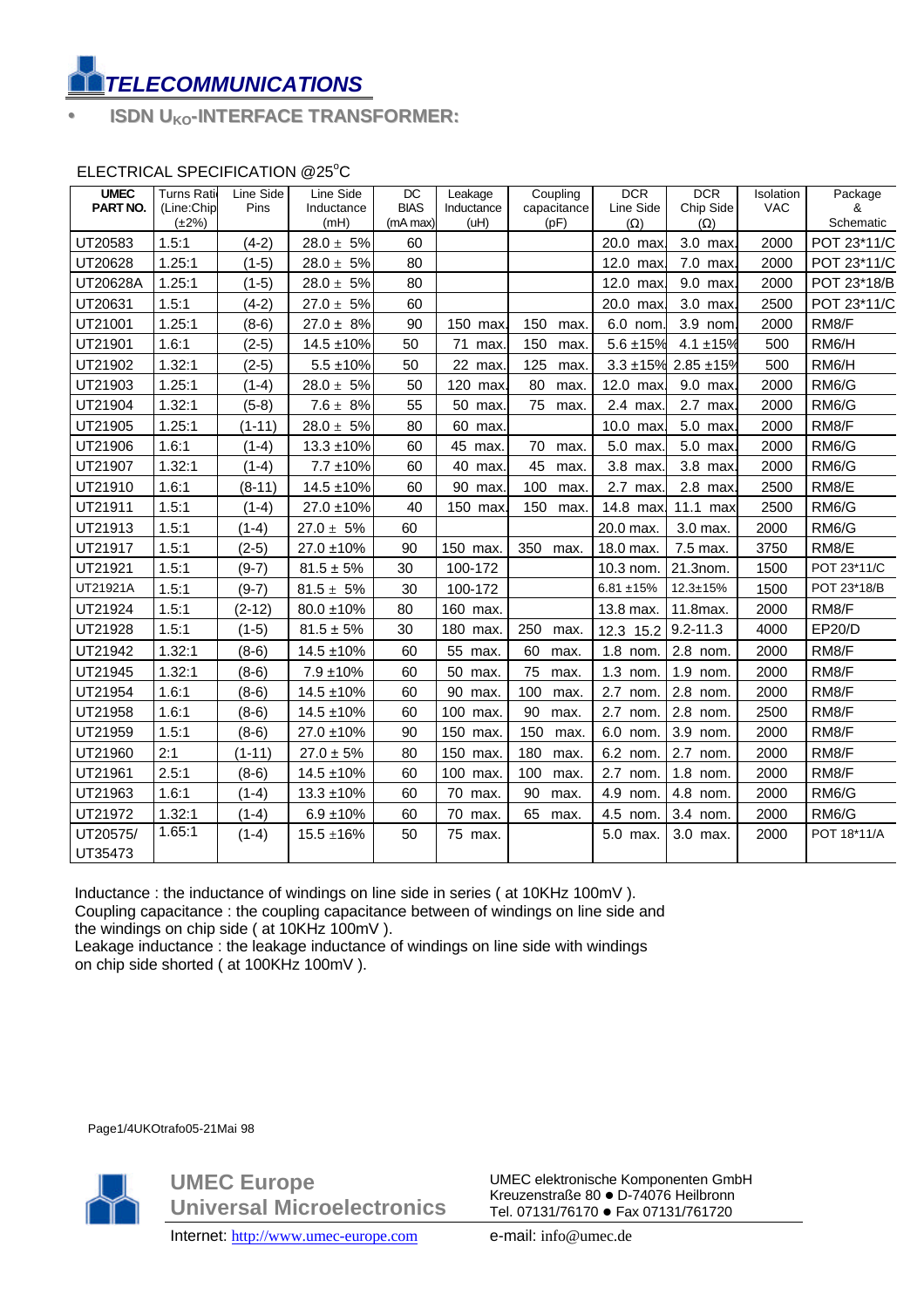• **ISDN UKO-INTERFACE TRANSFORMER***:*



## Page2/4UKOtrafo05-21Mai 98



**UMEC Europe Universal Microelectronics** UMEC elektronische Komponenten GmbH Kreuzenstraße 80 · D-74076 Heilbronn Tel. 07131/76170 · Fax 07131/761720

Internet: http://www.umec-europe.com e-mail: info@umec.de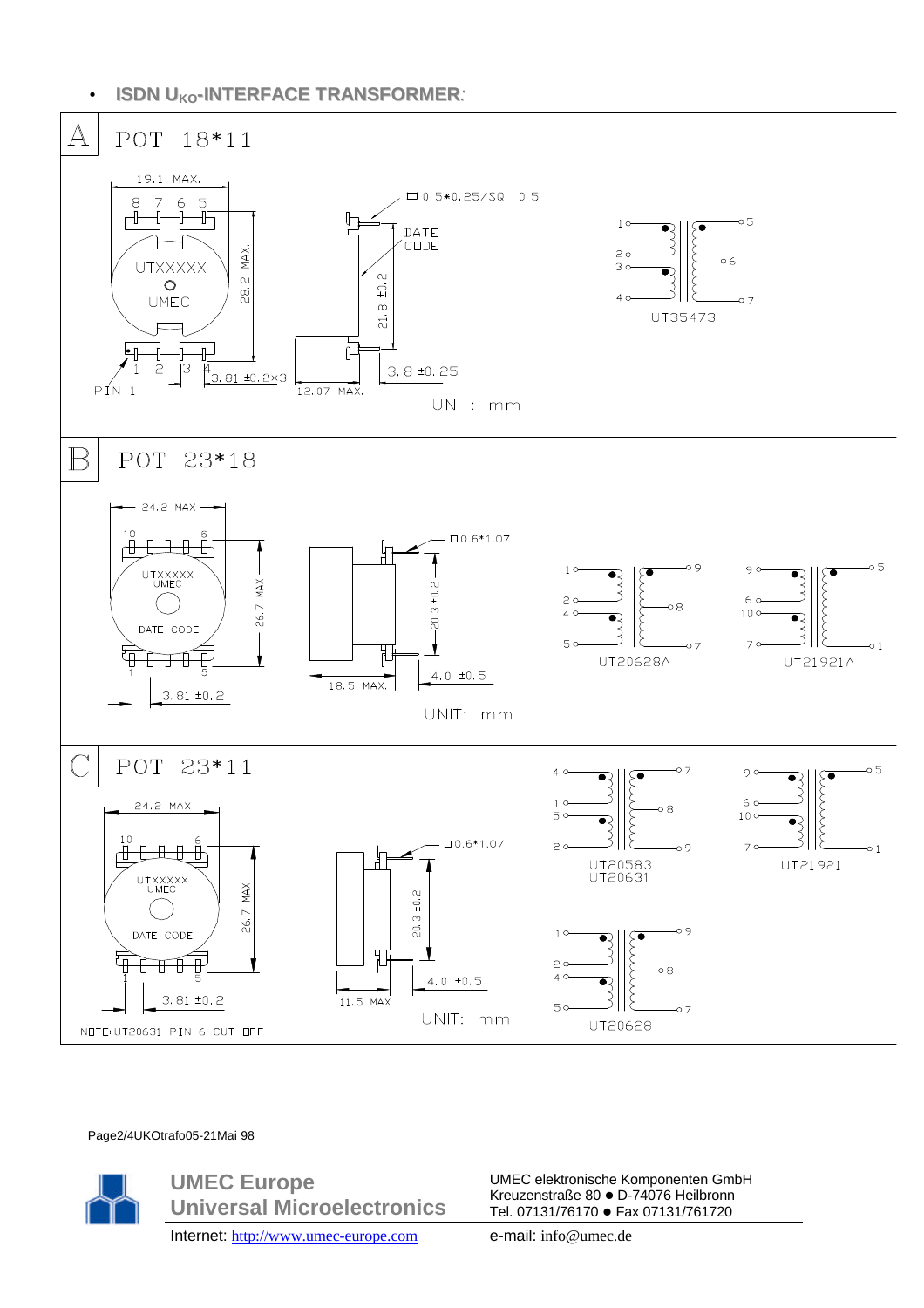

Page3/4UKOtrafo05-21Mai 98



**UMEC Europe Universal Microelectronics** UMEC elektronische Komponenten GmbH Kreuzenstraße 80 · D-74076 Heilbronn Tel. 07131/76170 · Fax 07131/761720

Internet: http://www.umec-europe.com e-mail: info@umec.de